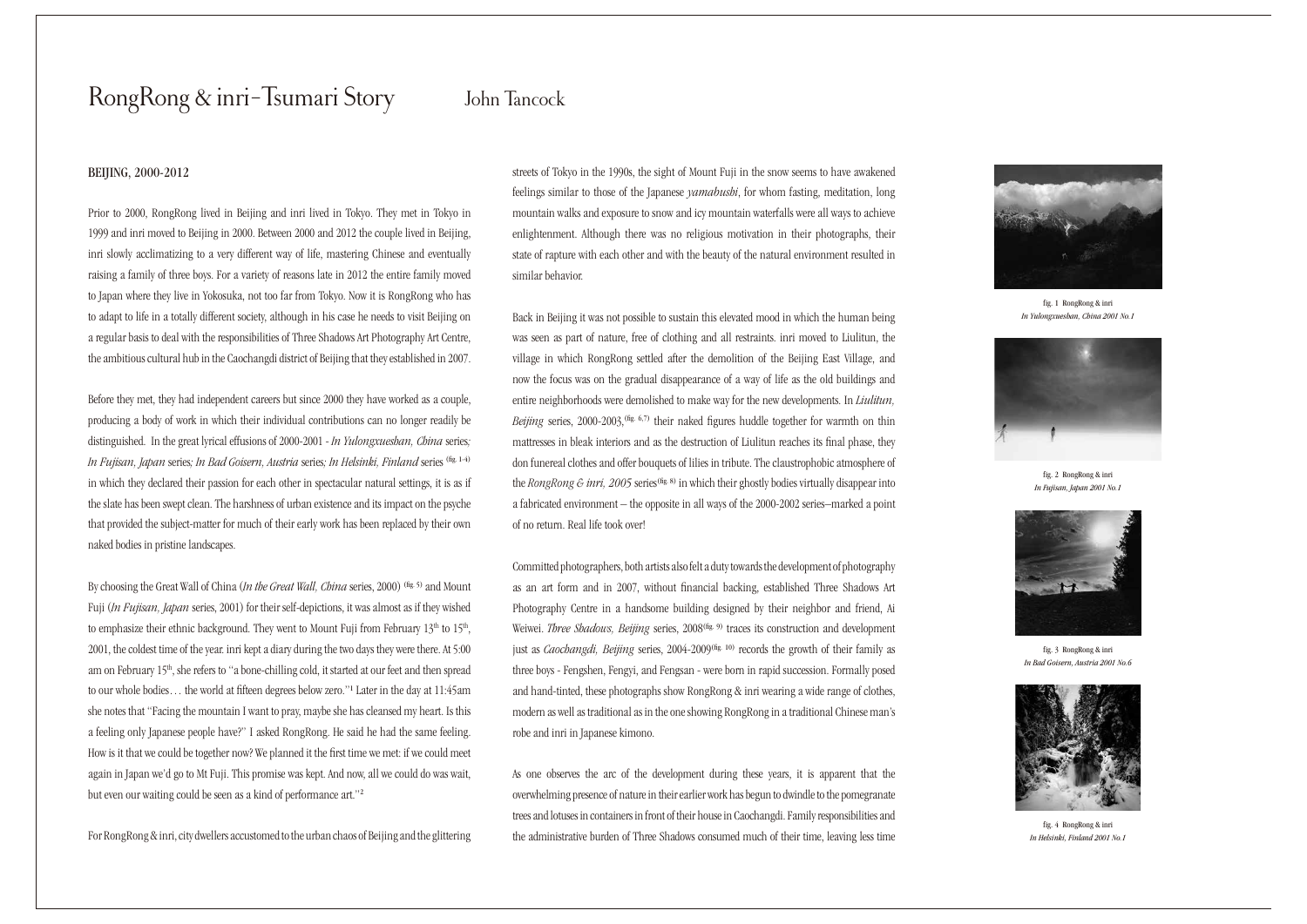#### for their own creative work.

Until 2012 there was no need for them to concern themselves with broader political issues and they were not bothered by the fact that, for a good part of the twentieth century, relations between China and Japan had been tense, certain issues dating from the second Sino-Japanese War still continuing to bedevil the establishment of a close relationship between the two nations. The situation worsened as disputes over Diaoyu islands (known as Senkaku to the Japanese), came to a head but above all it was for personal reasons that they made the momentous decision to move to Japan at the end of the year. Inri had lived in Beijing for twelve years but RongRong had never lived in Japan. The invitation to participate in the Echigo-Tsumari Art Triennale provided a wonderful opportunity to readjust the balance between their lives as artists and as administrators/entrepreneurs, creating a distance from Beijing that permitted them to concentrate once again on their first priority, photography. The feeling that they were starting again, that they were "emptying" themselves as they left China for a new life in Japan, is immediately evident in the first photographs they took in the New Year.

## JAPAN, 2012 TO THE PRESENT

Now the spoken language is a problem for RongRong, although not for the three boys who have picked up the language with remarkable ease. Both artists already had close contacts in the Japanese photography world but they were no longer at the center of a complex network of professional relationships that required their constant attention. Most important they were closer to the natural environment, so readily accessible and unspoiled once outside the major cities. For example the train ride by Joetsu Shinkansen from Tokyo to Echigo-Yuzawa station followed by the Hakutaka limited express to Tokamachi station takes less than two hours, and yet one arrives in a different world, pristine and remote.

The Echigo-Tsumari region where the photographers spent a great deal of time in 2012 is the setting for Kawabata Yasunari's classic novel, *Snow Country (Yukiguni)* published in 1952. He described the sensation of arriving in the region in the opening lines of his classic novel, *Snow Country*: "The train came out of the tunnel into the snow country. The earth lay white under the night sky. The train pulled up at a signal stop."3 His lyrical descriptions of the snow country are famous for their poetic brevity. "In this snow country, cold, cloudy days succeed one another as the leaves fall and the winds grow chilly. Snow is in the air. The high mountains near and far become white in what the people of the country call 'the round of the peaks.' Along the coast the sea roars, and inland the mountains roar 'the roaring at the center, like a distant clap of thunder. The round of the peaks and the roaring at the center announce that the snows are not far away.'<sup>4</sup>

He also conveys the tedium of "the long snowbound months-the months of seclusion and boredom, between October, under the old lunar calendar, when the spinning began, and mid-February of the following year, when the last bleaching was finished."<sup>5</sup>

In 2012 RongRong & inri were invited to participate in the Echigo-Tsumari Art Triennial in Niigata Prefecture. This triennial is unique in the world of contemporary art, inviting artists from all over the world to produce site-specific works in a region of unparalleled natural beauty and to observe first-hand "*satoyama*," the traditional lifestyle of humans in harmony with nature. When they arrived in the Tsumari region, they experienced the same shock of recognition as when they saw Mount Fuji together for the first time in 2001. They were overwhelmed by the grandeur of the mountains and the beauty of nature uncontaminated by any signs of modern life. When she returned to Japan, inri commented that it seemed as if time had stood still during the decade she had lived in Beijing but wondered how to capture these sensations in future works. RongRong was reminded of his childhood village although when he returns to visit the village where he grew up, there is nothing left. Everything he knew as a child has been destroyed.

However, the situation is not as idyllic as it seems owing to natural disasters such as the Chuetsu earthquake of October, 2004 and the depopulation that affects all remote areas as young people move away to big cities to look for work and entertainment. For the most part, only old people remain. Abandoned buildings are common, among them the 200 year old traditional wooden house used by RongRong & inri in many of the photographs of interiors taken during their stay in the region. The *Shedding House*, as it is known, was modified by Kurakake Junichi and a group of Nihon University College of Art Sculpture students, 3000 in all, and first exhibited at the 2009 Triennial. Over an extended period, these volunteers etched notches in the wooden structure in order to reveal the natural color of the wood that had turned black from fumes emitted by the stove over a period of two centuries or more.



fig. 5 RongRong & inri *In the Great Wall, China 2000 No.1*



fig. 6 RongRong & inri *Liulitun, Beijing No.13 2002*



fig. 7 RongRong & inri *Liulitun, Beijing No.1 2003*



fig. 8 RongRong & inri *2005 No.1*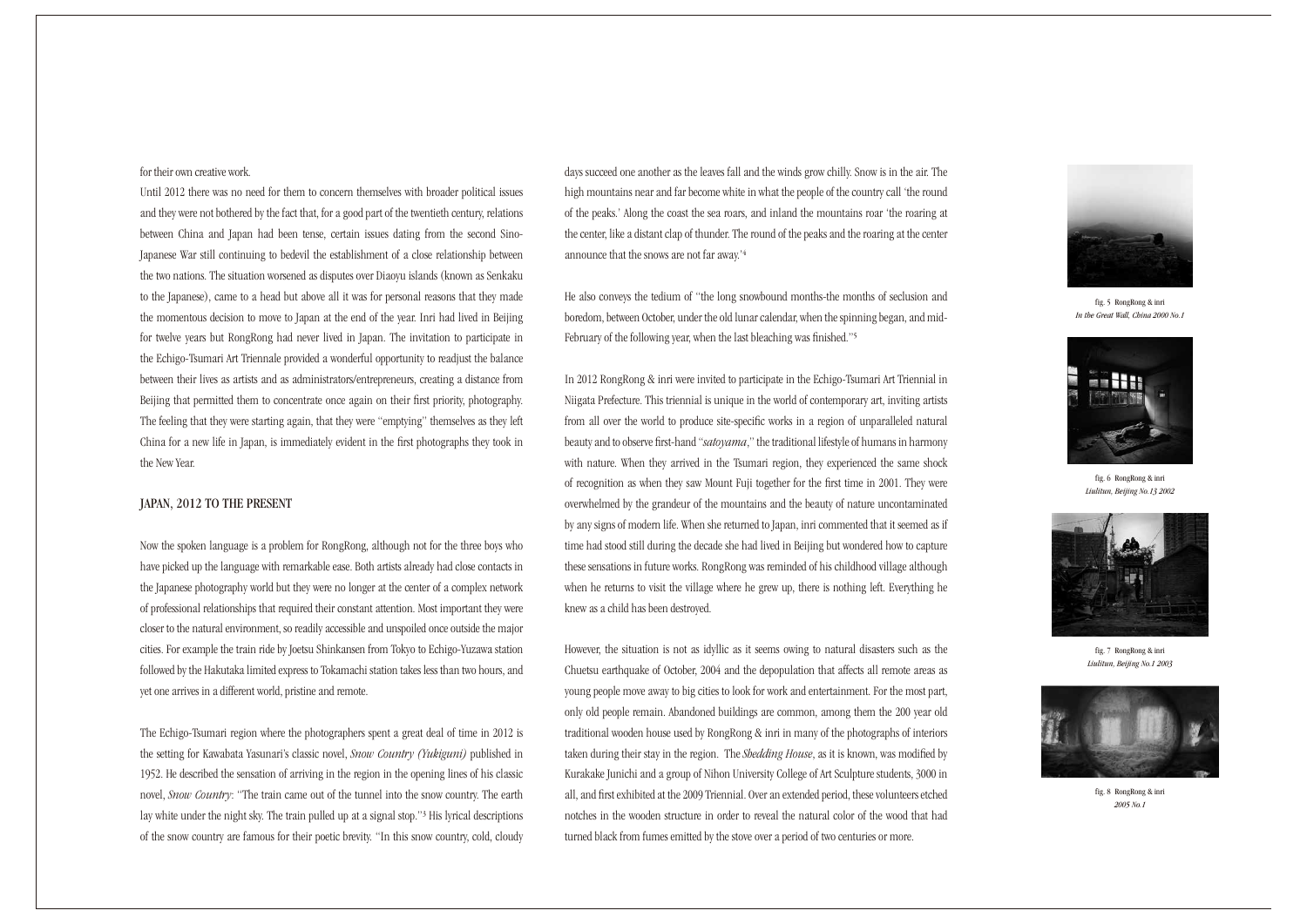It provided the perfect setting for RongRong, inri and the three boys to shed their urban ways and return to a more traditional way of life, an extended refashioning of their unique fusion of life and photography recorded so memorably in the 300 or more photographs they took intermittently over a period of two years. The body of work may be described as a reverie on family ties, the relationship of human beings to each other and to nature, away from the distractions of fast-paced urban living. While the human content is provided exclusively by the photographers and their three sons, more often than not they strive for a distancing effect in which they are both the photographers we know and socialize with and immaterial presences which turn away from the camera.

Modern dress was first to disappear. The Niigata area is famous for its kimonos and the famous *chijimi* linen so memorably described by Kawabata. RongRong & inri found old kimonos, including a particularly tattered one which appealed to RongRong and which he wears in many of the photographs. The two artists can be seen in the formal kneeling position in two photographs but in many others the mood is far less decorous, even anguished. RongRong can be seen lying in an abandoned pose on the floor of the room, grasping a pillar in a desperate embrace. inri lies on the wooden floor, oblivious of the snow-laden trees and the cold outside. The kimonos drop to the floor, the camera moves in on their heads which, with the exception of their eyes, are covered by their luxuriant hair.

In complete contrast is a beautiful sequence of photographs in which the figures, adults and children, turn away from the camera and view the landscape from indoors-inri in kimono, seated on tatami with the three boys framed by shoji screens, RongRong & inri seen only as dark silhouettes and a related photograph in which the three boys take center stage. We know exactly who they are but there is a timeless quality that the photographers achieve through the formal qualities of the composition and the printing process they adopt which reduces contrasts and emphasizes subtle tonal effects.

They stayed in the region long enough to experience all four seasons, a temporal experience that is crucial to so much Japanese art. In a rare exception inri and the three boys, who wear clothes that she designed herself, face the camera and join hands in a gesture of exultation seemingly occasioned by the pleasures of early spring. The boys wade through a pond and play in the melting snow, one of the few photographs in which there is a glimpse of one of

the sparsely populated villages in the region. For the children, this was bliss and the parents have described how they were warmly accepted by the few remaining elderly villagers who welcomed the arrival of children to enliven their solitude.

Photographs such as these are greatly outnumbered by spectacular landscapes in which diminutive human figures are seen from the rear, seemingly transfixed by the beauty of nature. In one memorable image RongRong holds the hand of one of his sons, gazing at a timeless vista of rice paddies unmarred by any sign of modern life. In another RongRong and inri photograph the three boys standing still in the middle distance, surrounded by rice paddies.

Unconsciously, it seems, RongRong & inri have adopted a motif - the Rückenfigur (a person seen from behind) - that appears in many paintings by the great German Romantic landscape painter, Caspar David Friedrich (1774-1840). In paintings such as *Wanderer above the Sea of Fog* (1818)(fig. 11), Kunsthalle Hamburg and *The Stages of Life* (1835), Museum der Bildende Künste, Leipzig, the viewer is encouraged to place himself in the position of the Rückenfigur who is seemingly transfixed by the sublime vision in front of him. As early as 1997 in *The Wedding Dress* series<sup>(fig. 12)</sup> and related works, the existence of a strongly romantic streak in RongRong's oeuvre began to emerge, becoming even more apparent in the *Bad Goisern* series (2001). The return to the Tsumari region seems only to have strengthened this tendency.

In big cities snow does not linger very long, if at all. In the Tsumari region, however, cold winds from Siberia blow clouds from the Sea of Japan onto the central mountain ranges. Snowfalls of three to four meters are not uncommon, covering houses and causing life to slow down almost completely until it thaws. Some of the most dramatic photographs in the *Tsumari* series emphasize simultaneously the frailty of human life when confronted with the forces of nature and its resilience. Still wearing the tattered kimono, bare legs exposed, RongRong struggles to climb over a massive snow drift or trudges through the snow in a particularly mysterious image in the direction of a mountain peak in the far distance. Her kimono in disarray, inri lies partially exposed on a rock, seemingly oblivious to the melting snow and ice surrounding her. RongRong helps inri clamber over a rock or they stand side by side, deep snow drifts reaching the level of their shoulders.



fig. 9 RongRong & inri *Three Shadows, Beijing 2008 No.20-3*



fig. 10 RongRong & inri *Caochangdi, Beijing 2007 No.1*



fig. 11 Caspar David Friedrich *Wanderer above the Sea of Fog (1818), Kunsthalle Hamburg.*